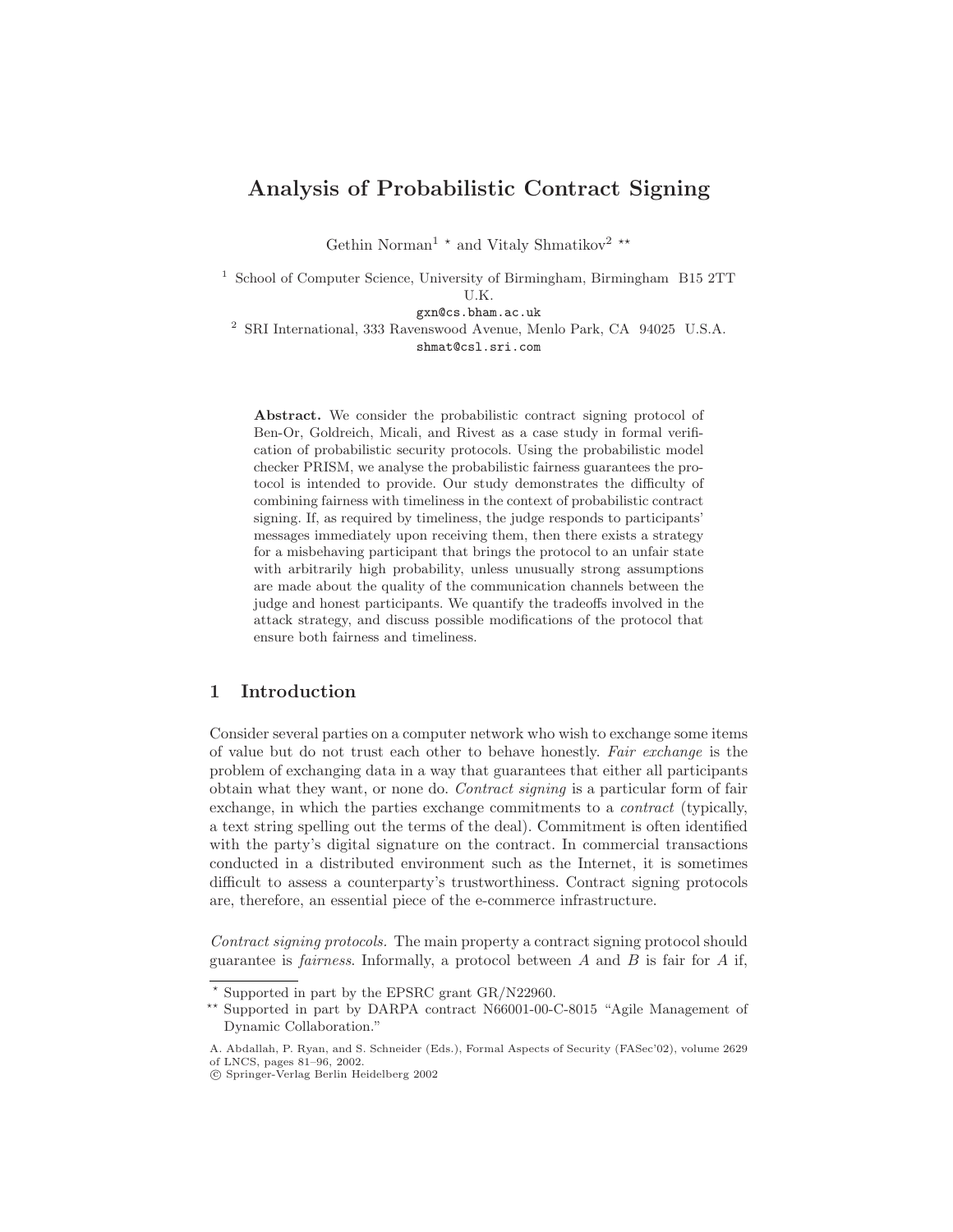in any situation where  $B$  has obtained  $A$ 's commitment,  $A$  can obtain  $B$ 's commitment regardless of B's actions. Ideally, fairness would be guaranteed by the simultaneous execution of commitments by the parties. In a distributed environment, however, simultaneity cannot be assured unless a trusted third party is involved in every communication. Protocols for contract signing are inherently asymmetric, requiring one of the parties to make the first move and thus put itself at a potential disadvantage in cases where the other party misbehaves.

Another important property of contract signing protocols is timeliness, or timely termination [\[4\]](#page-14-0). Timeliness ensures, roughly, that the protocol does not leave any participant "hanging" in an indeterminate state, not knowing whether the exchange of commitments has been successful. In a timely protocol, each participant can terminate the protocol timely and unilaterally, e.g., by contacting a trusted third party and receiving a response that determines the status of the exchange.

Research on fair contract signing protocols dates to the early work by Even and Yacobi [\[17\]](#page-15-0) who proved that fairness is impossible in a deterministic 2 party contract signing protocol. Since then, there have been proposed randomized contract signing protocols based on a computational definition of fairness [\[15](#page-15-1)[,16\]](#page-15-2), protocols based on gradual release of commitments [\[12,](#page-15-3)[8\]](#page-14-1), as well as nonprobabilistic contract signing protocols that make optimistic use of the trusted third party (a.k.a.  $judge$ ). In an optimistic protocol, the trusted third party is invoked only if one of the participants misbehaves [\[4,](#page-14-0)[18\]](#page-15-4). In this paper, we focus on probabilistic contract signing, exemplified by the probabilistic contract signing protocol of Ben-Or, Goldreich, Micali, and Rivest [\[6\]](#page-14-2) (henceforth, the BGMR protocol).

Analysis technique. Our main contribution is a demonstration of how probabilistic verification techniques can be applied to the analysis of fairness properties of security protocols. While formal analysis of fair exchange is a very active area of research (see the related work section below), formalization and verification of fairness in a probabilistic setting is quite subtle.

We are interested in verifying fairness guarantees provided by the protocol against an arbitrarily misbehaving participant. Therefore, we endow that participant with nondeterministic attacker operations in addition to the probabilistic behaviour prescribed by the protocol specification. The resulting model for the protocol combines nondeterminism and probability, giving rise to a Markov decision process. We discretize the probability space of the model and analyse chosen finite configurations using PRISM, a probabilistic finite-state model checker.

Timeliness and fairness in the BGMR protocol. The original BGMR protocol as specified in [\[6\]](#page-14-2) consists of two phases: the "negotiation" phase of pre-agreed duration, in which participants exchange their partial commitments to the contract, and the "resolution" phase, in which the judge issues decisions in case one or both of the participants contacted him during the negotiation phase. The BGMR protocol does not guarantee timeliness. On the one hand, the negotiation phase should be sufficiently long to enable two honest participants to complete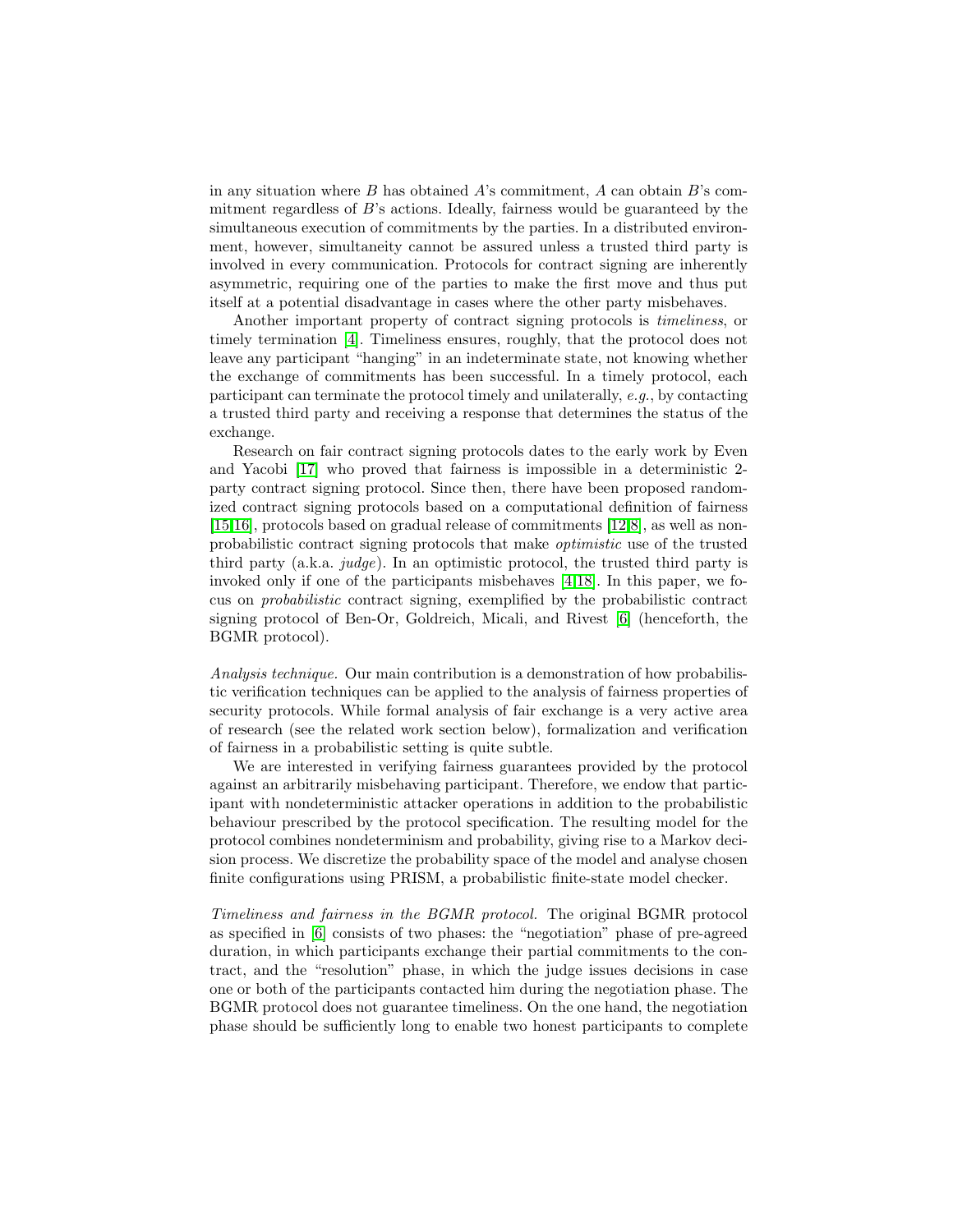the exchange of commitments without involving the judge. On the other hand, if something goes wrong  $(e.g., a$  dishonest party stops responding), the honest party may contact the judge, but then has to wait until the entire period allotted for the negotiation phase is over before he receives the judge's verdict and learns whether the contract is binding on him or not.

We study a variant of the BGMR protocol that attempts to combine fairness with timeliness by having the judge respond immediately to participants' messages, in the manner similar to state-of-the-art non-probabilistic contract signing protocols such as the optimistic protocols of Asokan et al. [\[4\]](#page-14-0) and Garay et al. [\[18\]](#page-15-4). Our analysis uncovers that, for this variant of the BGMR protocol, fairness is guaranteed only if the judge can establish a communication channel with  $A$ , the initiator of the protocol, and deliver his messages faster than  $A$ and  $B$  are communicating with each other. If the channel from the judge to  $A$ provides no timing guarantees, or the misbehaving B controls the network and (passively) delays the judge's messages, or it simply takes a while for the judge to locate  $A$  (the judge knows  $A$ 's identity, but they may have never communicated before), then  $B$  can exploit the fact that the judge does not remember his previous verdicts and bring the protocol to an unfair state with arbitrarily high probability.

We quantify the tradeoff between the magnitude of this probability and the expected number of message exchanges between A and B before the protocol reaches a state which is unfair to A. Informally, the longer  $B$  is able to delay the judge's messages (and thus continue communicating with A, who is unaware of the judge's attempts to contact him), the higher the probability that  $B$  will be able to cheat A.

Related work. A variety of formal methods have been successfully applied to the study of nondeterministic contract signing protocols, including finite-state model checking [\[29\]](#page-15-5), alternating transition systems [\[22,](#page-15-6)[23\]](#page-15-7), and game-theoretic approaches [\[9,](#page-15-8)[11,](#page-15-9)[10\]](#page-15-10). None of these techniques, however, are applicable to contract signing in a probabilistic setting. Since fairness in protocols like BGMR is a fundamentally probabilistic property, these protocols can only be modelled with a probabilistic formalism such as Markov decision processes and verified only with probabilistic verification tools. Recently, Aldini and Gorrieri [\[1\]](#page-14-3) used a probabilistic process algebra to analyse the fairness guarantees of the probabilistic non-repudiation protocol of Markowitch and Roggeman [\[26\]](#page-15-11) (non-repudiation is a restricted case of contract signing).

Even for non-fairness properties such as secrecy, authentication, anonymity, etc., formal techniques for the analysis of security protocols have focused almost exclusively on nondeterministic attacker models. Attempts to incorporate probability into formal models have been limited to probabilistic characterization of non-interference [\[20,](#page-15-12)[30,](#page-15-13)[31\]](#page-16-0), and process formalisms that aim to represent probabilistic properties of cryptographic primitives [\[25\]](#page-15-14). This paper is an attempt to demonstrate how fully automated probabilistic analysis techniques can be used to give a quantitative characterization of probability-based security properties.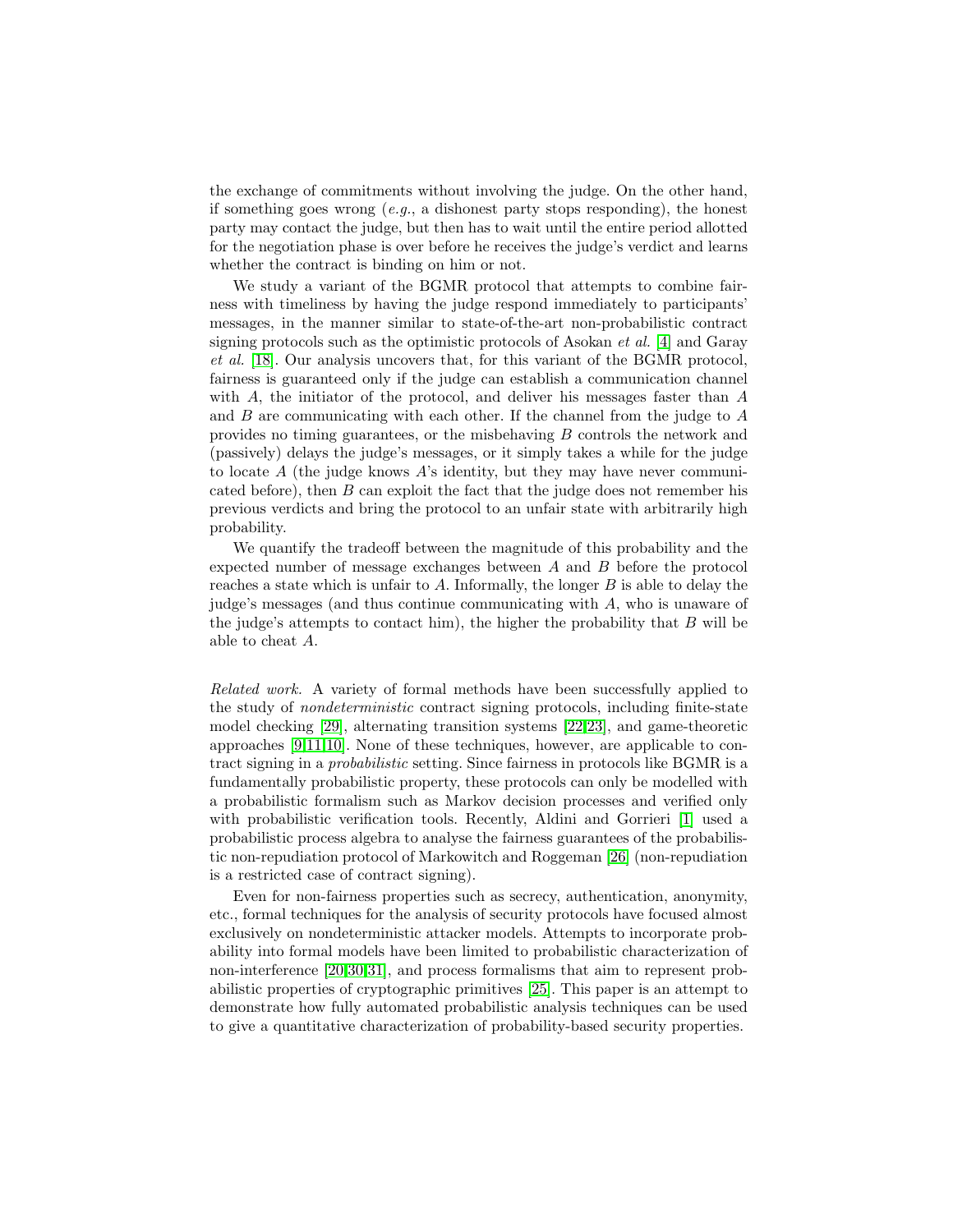# 2 Probabilistic Model Checking

Probability is widely used in the design and analysis of software and hardware systems: as a means to derive efficient algorithms  $(e.g., the use of electronic)$ coin flipping in decision making); as a model for unreliable or unpredictable behaviour (e.g., fault-tolerant systems, computer networks); and as a tool to analyse system performance  $(e.g.,\)$  the use of steady-state probabilities in the calculation of throughput and mean waiting time). Probabilistic model checking refers to a range of techniques for calculating the likelihood of the occurrence of certain events during the execution of such system, and can be useful to establish performance measures such as "shutdown occurs with probability at most 0.01" and "the video frame will be delivered within 5ms with probability at least 0.97". The system is usually specified as state transition system, with probability measures on the rate of transitions, and a probabilistic model checker applies algorithmic techniques to analyse the state space and calculate performance measures.

In the distributed scenario, in which concurrently active processors handle a great deal of unspecified nondeterministic behaviour exhibited by their environment, the state transition systems must include both probabilistic and nondeterministic behaviour. A standard model of such systems are Markov decision processes (MDPs) [\[13\]](#page-15-15). Properties of MDPs can be specified in the probabilistic branching-time temporal logic PCTL [\[21](#page-15-16)[,7\]](#page-14-4) which allows one to express properties such as "under any scheduling of nondeterministic choices, the probability of  $\phi$  holding until  $\psi$  is true is at least 0.78/at most 0.04".

#### 2.1 PRISM model checker

We use PRISM [\[24](#page-15-17)[,28\]](#page-15-18), a probabilistic model checker developed at the University of Birmingham. The current implementation of PRISM supports the analysis of finite-state probabilistic models of the following three types: discrete-time Markov chains, continuous-time Markov chains and Markov decision processes. These models are described in a high-level language, a variant of reactive modules [\[2\]](#page-14-5) based on guarded commands. The basic components of the language are modules and variables. A system is constructed as a number of modules which can interact with each other. A module contains a number of variables which express the state of the module, and its behaviour is given by a set of guarded commands of the form:

### $[$  <guard>  $\rightarrow$  <command>;

The guard is a predicate over the variables of the system and the command describes a transition which the module can make if the guard is true (using primed variables to denote the next values of variables). If a transition is probabilistic, then the command is specified as:

 $<$ prob> :  $<$ command>  $+ \cdots + <$ prob> :  $<$ command>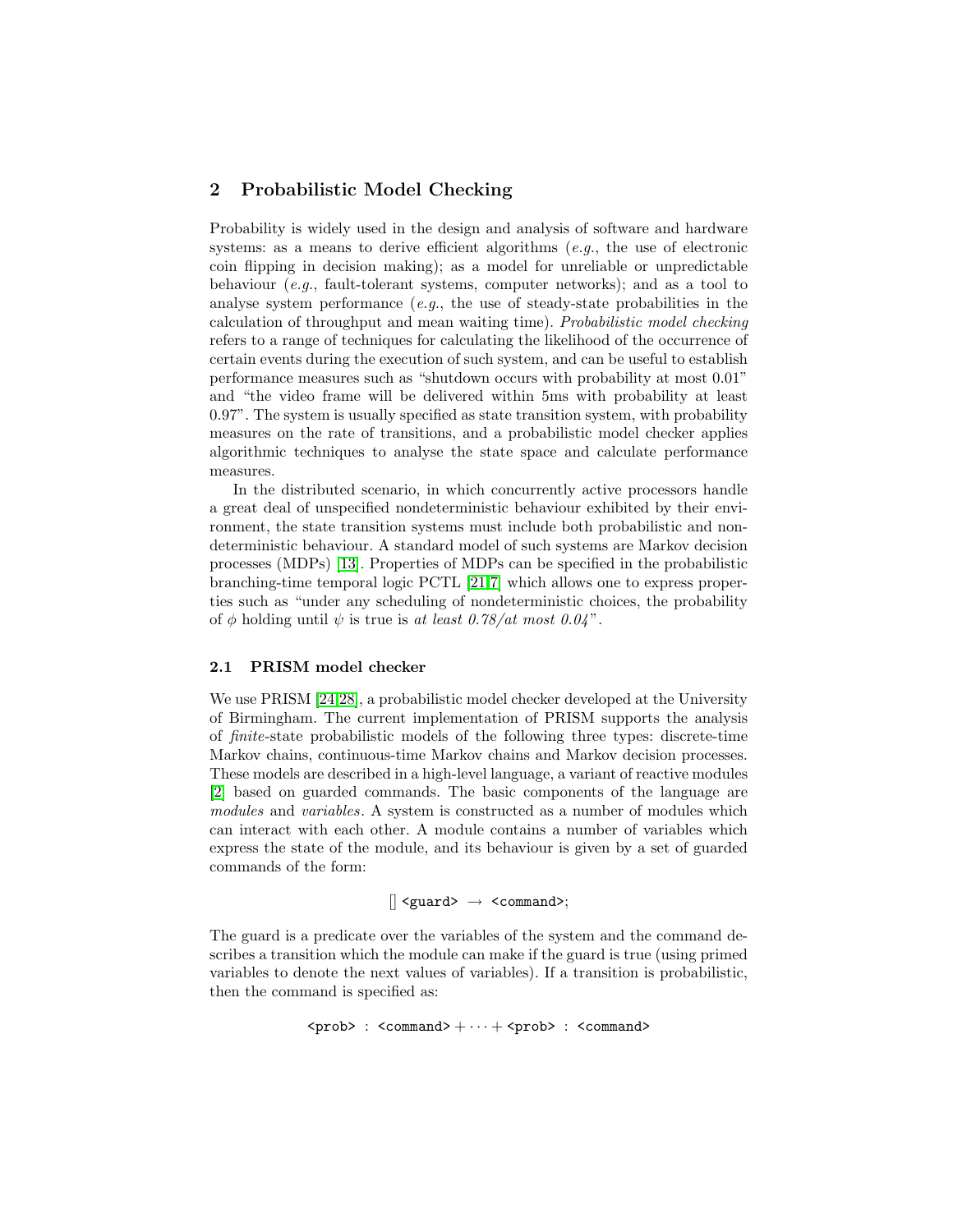PRISM accepts specifications in either PCTL, or CSL logic depending on the model type. This allows us to express various probabilistic properties such as "some event happens with probability 1", and "the probability of cost exceeding C is 95%". The model checker then analyses the model and checks if the property holds in each state. In the case of MDPs, specifications are written in the logic PCTL, and for the analysis PRISM implements the algorithms of [\[21](#page-15-16)[,7](#page-14-4)[,5\]](#page-14-6).

# 3 BGMR Protocol

The objective of the probabilistic contract signing protocol of Ben-Or, Goldreich, Micali, and Rivest  $[6]$  (the BGMR protocol) is to enable two parties, A and B, to exchange their commitments to a pre-defined contract  $C$ . It is assumed that there exists a third party, called the judge, who is trusted by both A and B. The protocol is optimistic, i.e., an honest participant following the protocol specification only has to invoke the judge if something goes wrong, e.g., if the other party stops before the exchange of commitments is complete (a similar property is called viability in [\[6\]](#page-14-2)). Optimism is a popular feature of fair exchange protocols [\[27,](#page-15-19)[3,](#page-14-7)[4\]](#page-14-0). In cases where both signers are honest, it enables contract signing to proceed without participation of a third party, and thus avoids communication bottlenecks inherent in protocols that involve a trusted authority in every instance.

## <span id="page-4-0"></span>3.1 Privilege and fairness

In the BGMR protocol, it can never be the case that the contract is binding on one party, but not the other. Whenever the judge declares a contract binding, the verdict always applies to both parties. For brevity, we will refer to the judge's ruling on the contract as resolving the contract.

Privilege is a fundamental notion in the BGMR protocol. A party is privileged if it has the power to cause the judge to rule that the contract is binding. The protocol is unfair if it reaches a state where one party is privileged  $(i.e., it can$ cause the judge to declare the contract binding), and the other is not.

#### Definition 1 (Probabilistic fairness).

A contract signing protocol is  $(v, \epsilon)$ -fair for A if, for any contract C, if A follows the protocol, then at any step of the protocol in which the probability that  $B$  is privileged is greater than v, the conditional probability that  $A$  is not privileged given that B is privileged is at most  $\epsilon$ .

The fairness condition for B is symmetric.

Probabilistic fairness implies that at any step of the protocol where one of the parties has acquired the evidence that will cause the judge to declare the contract binding with probability  $x$ , the other party should possess the evidence that will cause the judge to issue the same ruling with probability of no less than  $x - \epsilon$ . Informally,  $\epsilon$  can be interpreted as the maximum *fairness gap* between A and B permitted at any step of the protocol.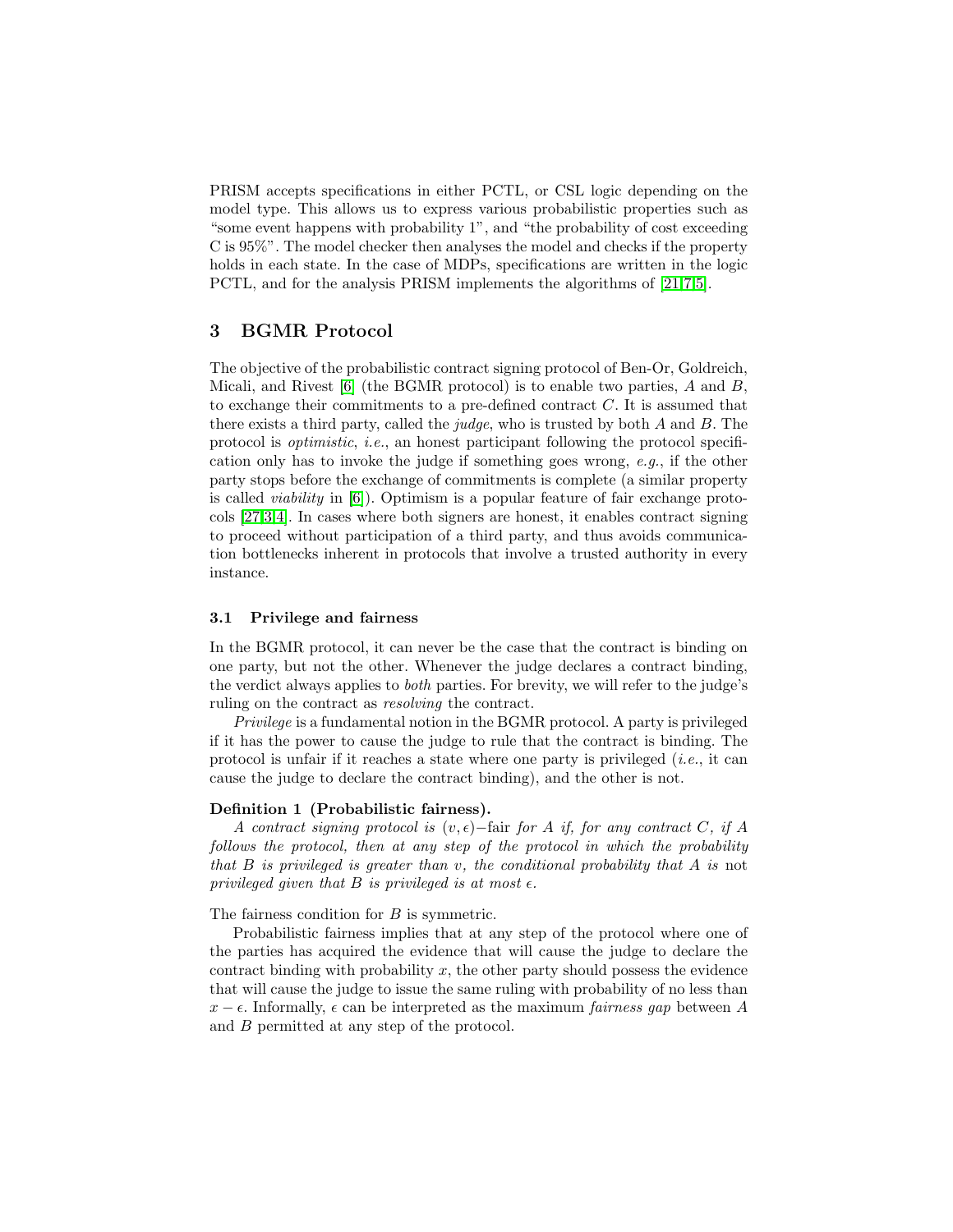#### <span id="page-5-1"></span>3.2 Main protocol

Prior to initiating the protocol,  $A$  chooses a probability  $v$  which is sufficiently small so that A is willing to accept a chance of v that B is privileged while A is not.

A also chooses a value  $\alpha > 1$  which quantifies the "fairness gap" (see section [3.1\)](#page-4-0) as follows: at each step of the protocol the conditional probability that A is privileged given that B is privileged should be at least  $\frac{1}{\alpha}$ , unless the probability that B is privileged is under v. B also chooses a value  $\beta > 1$  such that at any step where  $A$  is privileged, the conditional probability that  $B$  is privileged should be at least  $\frac{1}{\beta}$ . Both parties maintain counters,  $\lambda_a$  and  $\lambda_b$ , initialized to 0.

A's commitment to C has the form "sig<sub>A</sub>(With probability 1, the contract C shall be valid)". B's commitment is symmetric. It is assumed that the protocol employs an unforgeable digital signature scheme.

All messages sent by A in the main protocol have the form "sig<sub>A</sub>(With probability p, the contract C shall be valid)". Messages sent by  $B$  have the same form and are signed by  $B$ . If both  $A$  and  $B$  behave correctly, at the end of the main protocol  $\tilde{A}$  obtains  $B$ 's commitment to  $C$ , and vice versa. At the abstract level, the main flow of the BGMR protocol is as follows:

$$
A \rightarrow B
$$
 sig<sub>A</sub>(With prob.  $p_1^a$ , the contract *C* shall be valid) =  $m_1^a$   
\n $A \leftarrow B$  sig<sub>B</sub>(With prob.  $p_1^b$ , the contract *C* shall be valid) =  $m_1^b$   
\n:  
\n $A \rightarrow B$  sig<sub>A</sub>(With prob.  $p_i^a$ , the contract *C* shall be valid) =  $m_i^a$   
\n:  
\n $A \rightarrow B$  sig<sub>A</sub>(With prob. 1, the contract *C* shall be valid) =  $m_n^a$   
\n $A \leftarrow B$  sig<sub>B</sub>(With prob. 1, the contract *C* shall be valid) =  $m_n^b$   
\n $= m_n^b$ 

In its first message  $m_1^a$ , A sets  $p_1^a = v$ .

Consider the *i*th round of the protocol. After receiving message  $\text{sig}_A(With)$ prob.  $p_i^a$ , the contract C shall be valid) from A, honest B checks whether  $p_i^a \geq \lambda_b$ . If not,  $B$  considers  $A$  to have stopped early, and contacts the judge for resolution of the contract as described in section [3.3.](#page-5-0) If the condition holds,  $B$  computes  $\lambda_b = \min(1, p_i^a \cdot \beta)$ , sets  $p_i^b = \lambda_b$  and sends message sig<sub>B</sub>(With prob.  $p_i^b$ , the contract  $C$  shall be valid) to  $A$ .

The specification for  $A$  is similar. Upon receiving  $B$ 's message with probability  $p_i^b$  in it, A checks whether  $p_i^b \geq \lambda_a$ . If not, A contacts the judge, otherwise he updates  $\lambda_a = \max(v, \min(1, p_i^b \cdot \alpha))$ , sets  $p_{i+1}^a = \lambda_a$  and sends message sig<sub>A</sub>(*With* prob.  $p_{i+1}^a$ , the contract C shall be valid), initiating a new round of the protocol.

The main protocol is optimistic. If followed by both participants, it terminates with both parties committed to the contract.

#### <span id="page-5-0"></span>3.3 The judge

Specification of the BGMR protocol assumes that the contract  $C$  defines a cutoff date  $D$ . When the judge is invoked, he does nothing until  $D$  has passed, then ex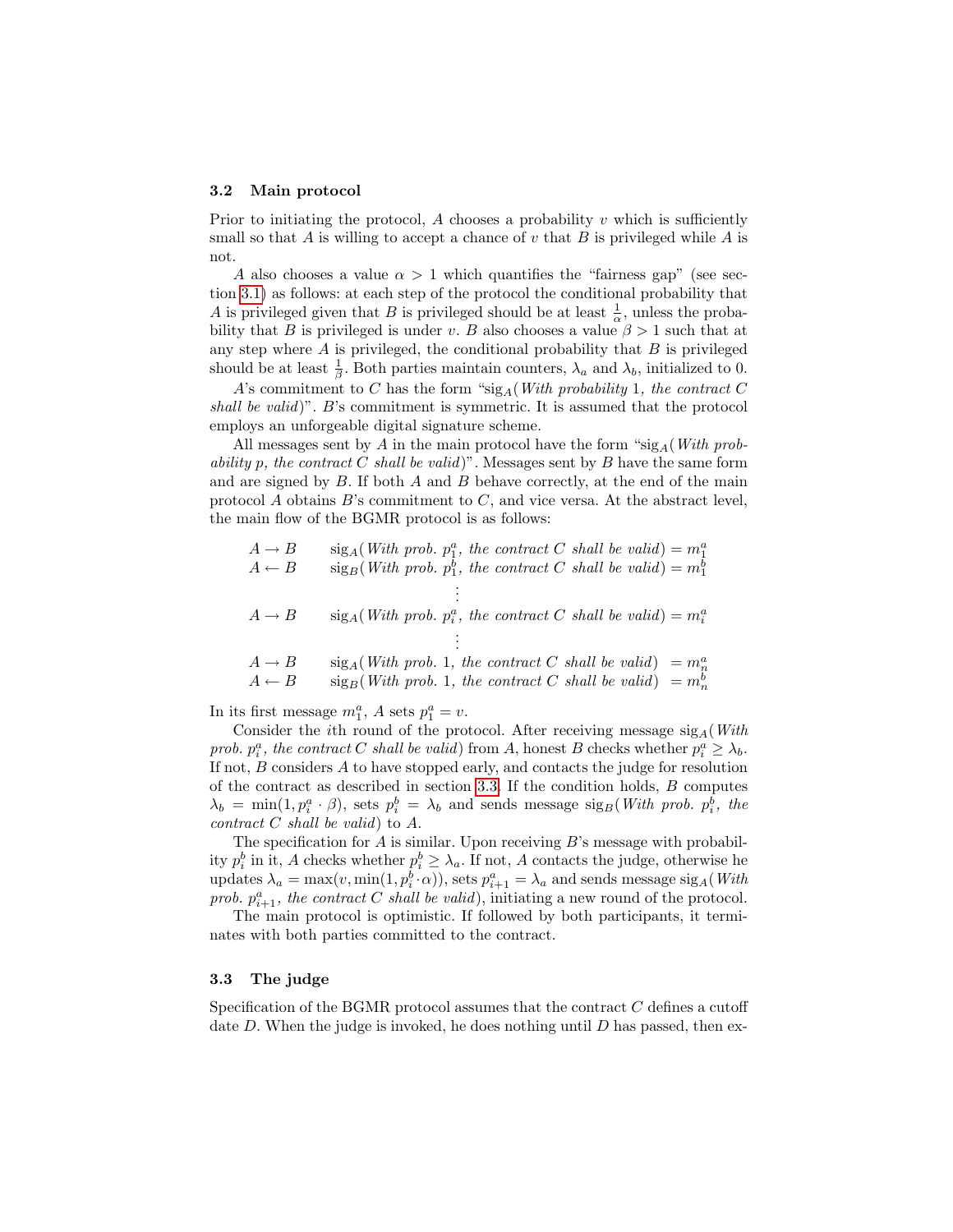amines the message of the form  $sig_X(With\ prob. p, the\ contract\ C\ shall\ be\ valid)$ supplied by the party that invoked it and checks the validity of the signature.

If the judge has not resolved contract  $C$  before, he flips a coin, *i.e.*, chooses a random value  $\rho_C$  from a uniform distribution over the interval [0, 1]. If the contract has been resolved already, the judge retrieves the previously computed value of  $\rho_C$ . In either case, the judge declares the contract binding if  $p \ge \rho_C$ and cancelled if  $p < \rho_C$ , and sends his verdict to the participants. To make the protocol more efficient,  $\rho_C$  can be computed as  $f_r(C)$ , where r is the judge's secret input, selected once and for all, and  $f<sub>r</sub>$  is the corresponding member of a family of pseudo-random functions [\[19\]](#page-15-20). This enables the judge to produce the same value of  $\rho_C$  each time contract C is submitted without the need to remember his past flips. The judge's procedure can thus be implemented in constant memory.

Observe that even though the judge produces the same value of  $\rho_C$  each time C is submitted, the judge's verdict depends also on the value of  $p$  in the message submitted by the invoking party and, therefore, may be different each time. If the judge is optimized using a pseudo-random function with a secret input to work in constant memory as described above, it is impossible to guarantee that he will produce the same verdict each time. To do so, the judge needs to remember the first verdict for each contract ever submitted to him, and, unlike  $\rho_C$ , the value of this verdict cannot be reconstructed from subsequent messages related to the same contract.

# 3.4 Timely BGMR

Asokan et al. [\[4\]](#page-14-0) define timeliness as "one player cannot force the other to wait for any length of time—a fair and timely termination can be forced by contacting the third party." The BGMR protocol as specified in sections [3.2](#page-5-1) and [3.3](#page-5-0) does not guarantee timeliness in this sense. To accommodate delays and communication failures on a public network such as the Internet, the duration of the negotiation phase D should be long. Otherwise, many exchanges between honest parties will not terminate in time and will require involvement of the judge, making the judge a communication bottleneck and providing no improvement over a protocol that simply channels all communication through a trusted central server.

If  $D$  is long, then an honest participant in the BGMR protocol can be left "hanging" for a long time. Suppose the other party in the protocol stops communicating. The honest participant may contact the judge, of course, but since the judge in the original BGMR protocol does not flip his coin until  $D$  has passed, this means that the honest party must wait the entire period allotted for negotiation before he learns whether the contract will be binding on him or not. This lack of timeliness is inconvenient and potentially problematic if the contract requires resource commitment from the participants or relies on time-sensitive data.

In this paper, we investigate a variant of BGMR that we call TBGMR (for "Timely BGMR"). The only difference between BGMR and TBGMR is that, in TBGMR, the judge makes his decision *immediately* when invoked by one of the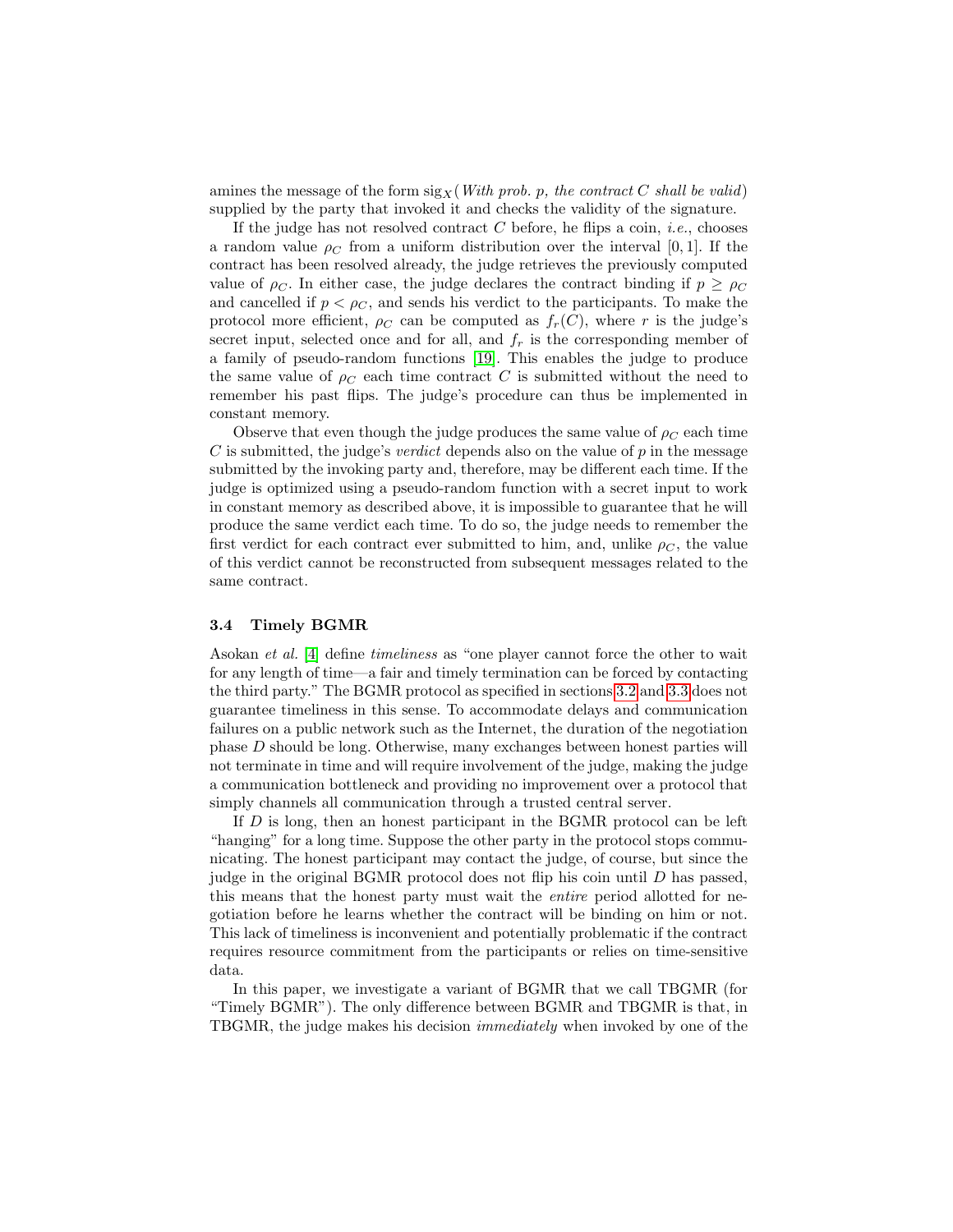protocol participants. Once the verdict is announced and reaches an honest participant, the latter stops communicating. The rest of the protocol is as specified in sections [3.2](#page-5-1) and [3.3.](#page-5-0) TBGMR protocol is timely. Any party can terminate it unilaterally and obtain a binding verdict at any point in the protocol without having to wait for a long time.

## 4 Model

We formalize both the BGMR and TBGMR protocols as Markov decision processes. We then use PRISM on a discretized model to determine if TBGMR is fair.

#### 4.1 Overview of the model

First, we model the normal behaviour of protocol participants and the judge according to the BGMR protocol specification, except that the judge makes his coin flip and responds with a verdict immediately. A dishonest participant might be willing to deviate from the protocol in an attempt to cheat the honest participant. We assume that  $B$  is the dishonest participant and  $A$  the honest one. We equip  $B$  with an additional set of dishonest actions, any of which he can take nondeterministically at any point in the protocol. To obtain a finite probabilistic model, we fix the parameters chosen by the participants (see section [3.2\)](#page-5-1), and discretize the probability space of the judge's coin flips.

Modelling the dishonest participant. Conventional formal analysis of security protocols is mainly concerned with security against the so called Dolev-Yao attacker, following [\[14\]](#page-15-21). A Dolev-Yao attacker is a nondeterministic process that has complete control over the communication network and can perform any combination of a given set of attacker operations, such as intercepting any message, splitting messages into parts, decrypting if he knows the correct decryption key, assembling fragments of messages into new messages and replaying them out of context, etc.

We assume that the digital signature scheme employed by the protocol to authenticate messages between participants is secure. Therefore, it is impossible for the misbehaving participant to forge messages from the honest participant or modify their content. We will also assume that the channels between the participants and the judge are resilient: it is possible for the attacker to delay messages and schedule them out of order, but he must eventually deliver every message to its intended recipient.

Dishonest actions available to a misbehaving participant are thus limited to i) invoking the judge even though the honest party has not stopped communicating in the main flow of the protocol, and ii) delaying and re-ordering messages between the judge and the honest party. The misbehaving participant can nondeterministically attempt any of these actions at any point in the protocol. When combined with the probabilistic behaviour of the judge, the nondeterminism of the dishonest participant gives rise to a Markov decision process.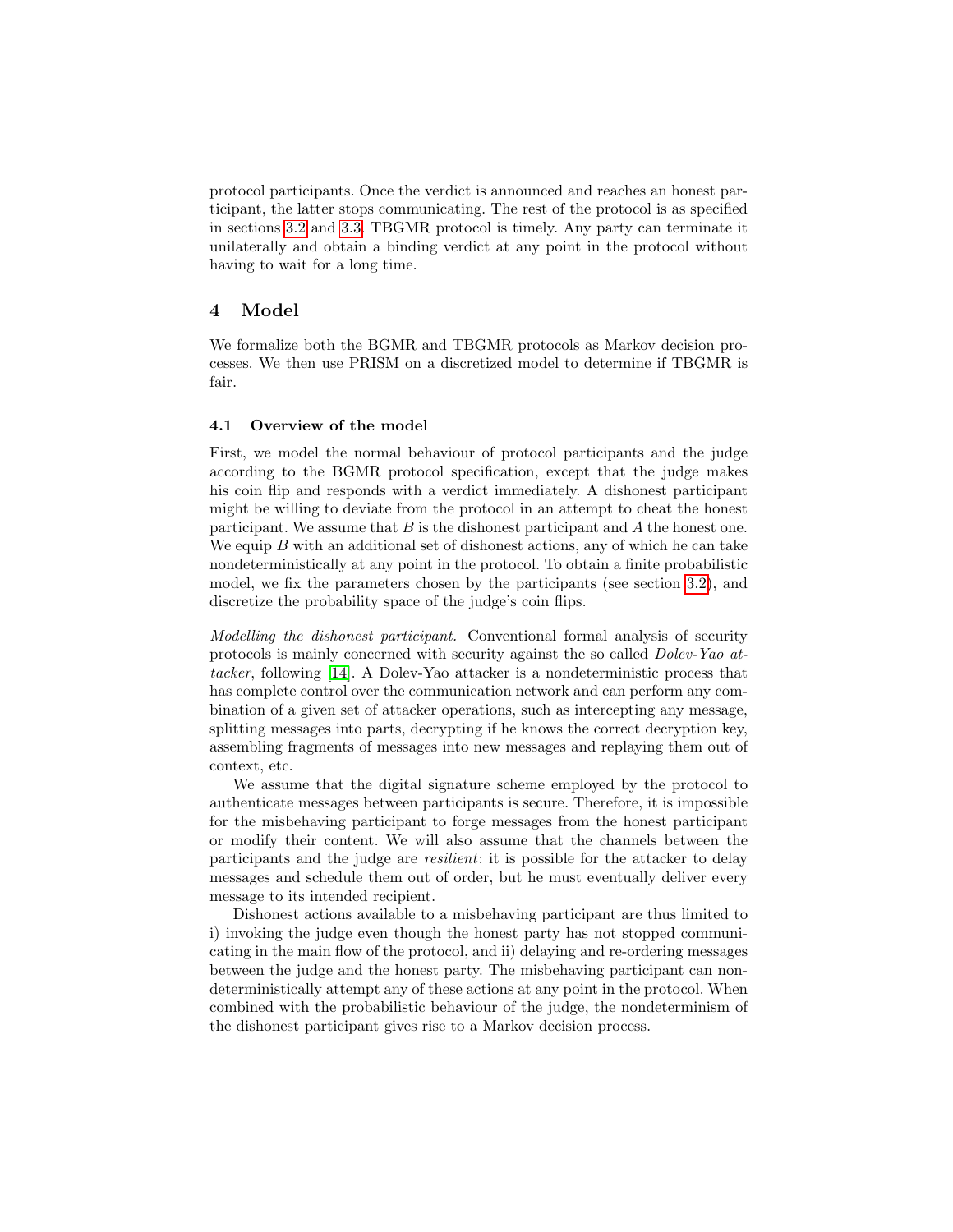Modelling fairness. To model fairness, we compute the maximum probability of reaching a state where the dishonest participant is privileged and the honest one is not. Note that this probability is not conditional on the judge's coin not having been flipped yet, because the dishonest participant may choose to contact the judge even after the coin has been flipped,  $\rho_C$  computed and verdict rendered. In contrast, the proof of fairness in [\[6\]](#page-14-2) calculates this probability under the assumption that the coin has not been flipped yet.

#### 4.2 Analysis technique

We now describe our method for modelling the protocol in PRISM's input description language. Since PRISM is currently only applicable to finite configurations and the input language allows only integer valued variables, to model the protocol there are two simplifications we need to make.

First, we must discretize the judge's coin by fixing some  $N \in \mathbb{N}$  and supposing that when the judge flips the coin, it takes the value  $i/N$  for  $i = 1, \ldots, N$  with probability  $1/N$ . Second, we must fix the parameters of the parties, namely v,  $α$  and  $β$ .

Once the parameters v,  $\alpha$  and  $\beta$  are fixed, the possible messages that can be sent between the parties and the ordering of the messages are predetermined. More precisely, as shown in fig. [1,](#page-8-0) the probability values included in the messages between the parties are known. Note that, for  $v, \alpha, \beta > 0$ , these values converge to 1 and there are only finitely many distinct values. Therefore, with a simple script, we can calculate all the probability values included in the messages of the two parties. Now, to model the parties in PRISM, we encode the state of each party as the probability value included in the last message the party sent to the other party, *i.e.*, the states of A and B are identified by the current values of  $\lambda_a$ and  $\lambda_b$  respectively. Formally, the states of each party range from 0 up to k, for some k such that  $p_i^a, p_i^b = 1$  for all  $i \geq k$ , where A is in state 0 when A has sent no messages to B, and in state  $i \in \{1, \ldots, k\}$  when the last message A sent to B included the probability value  $\min(1, v \cdot \alpha^{i-1} \cdot \beta^{i-1})$ . Similarly, B is in state 0 when B has not sent any messages to A, and in state  $i \in \{1, ..., k\}$  when the last message B sent to A included the probability value  $\min(1, v \cdot \alpha^{i-1} \cdot \beta^i)$ .



<span id="page-8-0"></span>Fig. 1. Probability values included in the messages sent between the parties.

Following this construction process, in the case when  $N = 100$ , the specification of the BGMR protocol used as input into PRISM is given in fig. [2.](#page-9-0) Note that there is a nondeterministic choice as to when the judge's coin is flipped,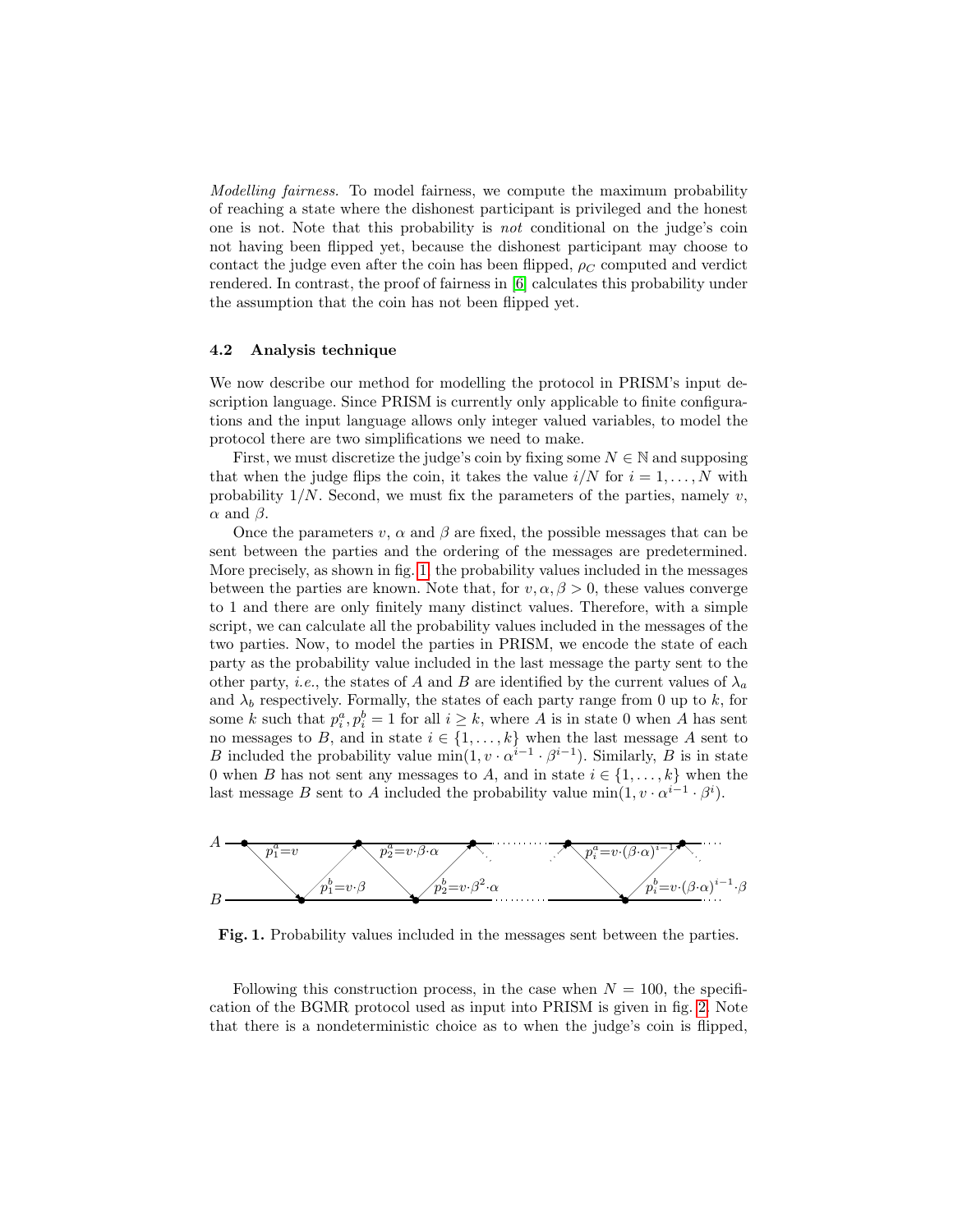#### module

lambdaA :  $[0..k]$ ; // probability value in the last message A sent to B  $lambdaB : [0..k];$  // probability value in the last message B sent to A turn :  $[0..1]$ ; // which party sends message next  $(0 - party A$  and  $1 - party B)$ c : [0..1]; // status of the coin  $(0 - not flipped and 1 - flipped)$ rho : [0..100]; // value of the coin (rho=x and c=1 means its value is  $x/100$ )  $\ell$  parties alternately send messages and stop when the coin has been flipped  $[$  turn=0  $\land$  c=0  $\rightarrow$  lambdaA'=min(k, lambdaA + 1)  $\land$  turn'=1;  $[$  turn=1  $\land$  c=0  $\rightarrow$  lambdaB'=min(k, lambdaB + 1)  $\land$  turn'=0; // flip coin any time after a message has been sent  $[| c=0 \wedge (lambda A>0 \vee lambda B>0) \rightarrow 1/100 : (c'=1) \wedge (rho'=1)$  $+1/100$ :  $(c'=1) \wedge (rho'=2)$ . . .  $+1/100$ :  $(c'=1) \wedge (rho'=100);$ endmodule

<span id="page-9-0"></span>Fig. 2. Prism code for BGMR protocol.

i.e., when a party first sends a message to the judge asking for a verdict. Furthermore, once the coin is flipped, the parties cannot send any messages to each other, that is, this model corresponds to the original protocol.

In the timely variant of the protocol (TBGMR), if the misbehaving participant is capable of delaying messages from the judge, then the parties may continue sending messages to each other even after the coin has been flipped. To model this, the two lines corresponding to the parties sending messages are replaced with:

```
// parties can continue sending messages after the coin has been flipped
[ turn=0 \rightarrow lambdaA'=min(k, lambdaA + 1) \land turn'=1;
[ turn=1 \rightarrow lambdaB'=min(k, lambdaB + 1) \land turn'=0;
```
Recall, if the coin has been flipped and the last messages sent by parties A and B include the probability values  $p^a$  and  $p^b$  respectively, then in the current state of the protocol  $B$  is privileged and  $A$  is not if and only if the value of the coin is in the interval  $(p_b, p_a]$ . Therefore, in the PRISM model we can specify the set of states where  $B$  is privileged and  $A$  is not. Let's call this set of states **unfair**. We then use PRISM to calculate the *maximum probability*, from the initial state (where no messages have been sent and the coin has not been flipped), of reaching a state in unfair. Table [1](#page-10-0) gives the summary of the results obtained using PRISM when considering a number of different parameters for both the BGMR and TBGMR versions of the protocol.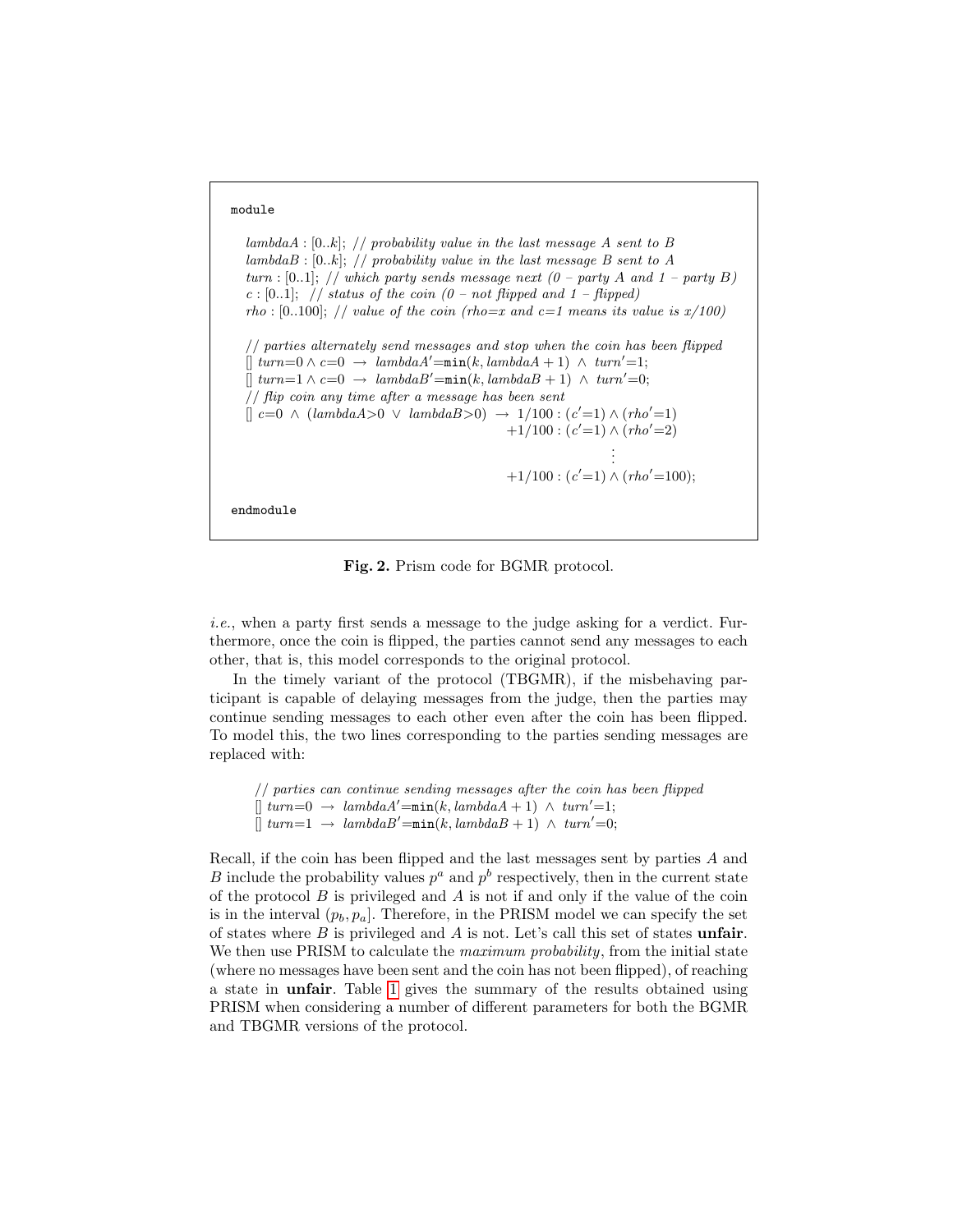| $\boldsymbol{\eta}$ | $\alpha$ | β                  | N     | number     | maximum probability of reaching      |              |
|---------------------|----------|--------------------|-------|------------|--------------------------------------|--------------|
|                     |          |                    |       | οf         | a state where only $B$ is privileged |              |
|                     |          |                    |       | states     | $_{\rm BGMR}$                        | <b>TBGMR</b> |
| 0.1                 | 1.1      | 1.05               | 10    | 408        | 0.1000                               | 0.8000       |
|                     |          |                    | 100   | 3,738      | 0.1000                               | 0.7000       |
|                     |          |                    | 1,000 | 37,038     | 0.1000                               | 0.7080       |
| 0.1                 | 1.1      | 1.01               | 10    | 518        | 0.1000                               | 0.9000       |
|                     |          |                    | 100   | 4,748      | 0.1000                               | 0.9000       |
|                     |          |                    | 1,000 | 47,048     | 0.1000                               | 0.9180       |
| 0.01                | 1.01     | 1.005              | 10    | 6,832      | 0.1000                               | 0.6000       |
|                     |          |                    | 100   | 62,722     | 0.0100                               | 0.6600       |
|                     |          |                    | 1,000 | 621,622    | 0.0100                               | 0.6580       |
| 0.01                | 1.01     | 1.001              | 10    | 9,296      | 0.1000                               | 1.0000       |
|                     |          |                    | 100   | 85,346     | 0.0100                               | 0.9400       |
|                     |          |                    | 1,000 | 845,846    | 0.0100                               | 0.9070       |
| 0.001               |          | 1.001 1.0005       | 10    | 101,410    | 0.1000                               | 0.6000       |
|                     |          |                    | 100   | 931,120    | 0.0100                               | 0.7200       |
|                     |          |                    | 1,000 | 9,228,220  | 0.0010                               | 0.6840       |
|                     |          | 0.001 1.001 1.0001 | 10    | 138,260    | 0.1000                               | 0.9000       |
|                     |          |                    | 100   | 1,269,470  | 0.0100                               | 0.8700       |
|                     |          |                    | 1,000 | 12,581,570 | 0.0010                               | 0.9010       |

<span id="page-10-0"></span>Table 1. Model checking results obtained with PRISM

# <span id="page-10-1"></span>5 Analysis Results

The probability of reaching a state in **unfair** is maximized, over all nondeterministic choices that can be made by a misbehaving  $B$ , by the following strategy. As soon as  $B$  receives the first message from  $A$ , he invokes the judge, pretending that A has stopped communicating and presenting A's message to the judge. In TBGMR, this will cause the judge to flip the coin and announce a verdict immediately. B delays the judge's announcement message to  $A$ , and keeps exchanging messages with  $A$  in the main flow of the protocol. After each message from  $A$ , B invokes the judge and presents A's latest message, until one of them results in a positive verdict. Depending on his choice of  $\beta$ , B can steer the protocol to a state unfair to A with arbitrarily high probability.

Table [1](#page-10-0) lists the maximum probabilities that can be achieved by this strategy in the TBGMR protocol. Recall that the results obtained with PRISM are for a simplified model, where the coin is discretized. Nevertheless, due to the simplicity of this strategy, we were able to write a simple Matlab script which calculated the probability of reaching a state which is unfair to A under this strategy for a general coin, that is, a coin whose flips take a value uniformly chosen from the [0, 1] interval.

Fig. [3](#page-11-0) (left chart) shows the probability, for various choices of parameters, of reaching a state in which  $B$  is privileged and  $A$  is not. Note that  $B$  can bring this probability arbitrarily close to 1 by choosing a small  $\beta$ . We assume that the value of  $\beta$  is constant and chosen by B beforehand. In practice, B can decrease his  $\beta$  adaptively. A may respond in kind, of course, but then the protocol will crawl to a halt even if  $B$  is not cheating.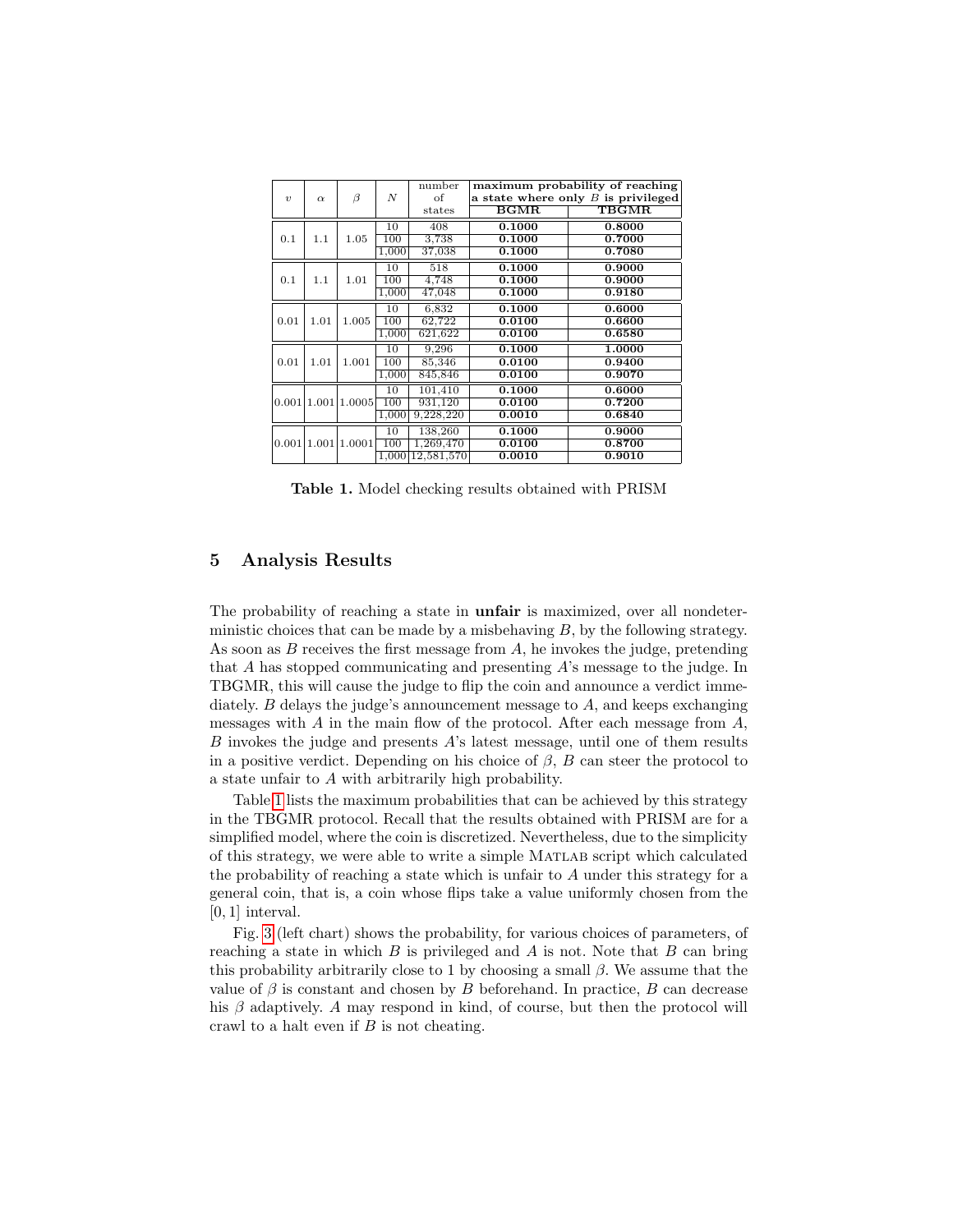

<span id="page-11-0"></span>Fig. 3. Probability and Expected time of B's win, depending on  $\beta$ 

This attack on TBGMR is feasible because the judge remembers (or reconstructs, using a pseudo-random function with a secret input—see section [3.3\)](#page-5-0) only the value of his coin flip,  $\rho_c$ , and not his previous verdicts. Therefore, B induces the coin flip as soon as possible, and then gets the judge to produce verdict after verdict until the probability value contained in A's message is high enough to result in a positive verdict.

Accountability of the judge. Under the assumption that the channels are resilient *(i.e.*, eventual delivery is guaranteed), at some point A will receive all of the judge's verdicts that have been delayed by  $B$ . Since these verdicts are contradictory (some declare the contract binding, and some do not), A may be able to argue that somebody—either  $B$ , or the judge, or both—misbehaved in the protocol. Note, however, that the protocol specification does not require the judge to produce consistent verdicts, only consistent values of  $\rho_C$ .

To repair this, the protocol may be augmented with "rules of evidence" specifying what constitutes a violation (see also the discussion in section [6\)](#page-12-0). Such rules are not mentioned in [\[6\]](#page-14-2) and appear to be non-trivial. A discussion of what they might look like is beyond the scope of this paper.

#### 5.1 Attacker's tradeoff

Although a Dolev-Yao attacker is assumed to be capable of delaying messages on public communication channels, in practice this might be difficult, especially if long delays are needed to achieve the attacker's goal. Therefore, it is important to quantify the relationship between  $B$ 's probability of winning (bringing the protocol into a state that's unfair to  $A$ ), and how long  $B$  needs to delay the judge's messages to A. As a rough measure of time, we take the expected number of message exchanges between A and B. The greater the number of messages  $A$ has to send before B reaches a privileged state, the longer the delay.

We wrote a MATLAB script to calculate the expected number of messages sent before a party becomes privileged. The results are shown in fig. [3](#page-11-0) (right chart)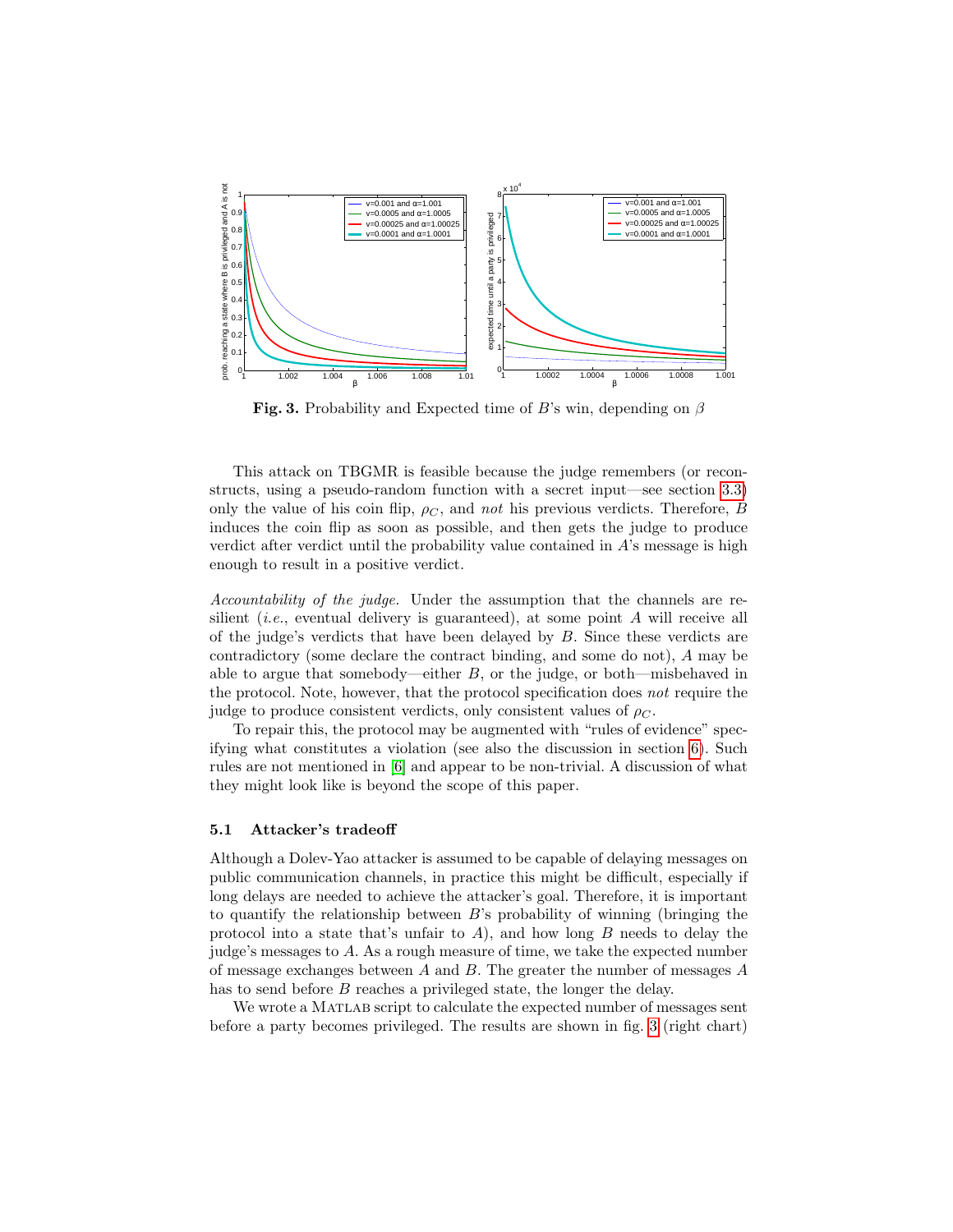for various values of v and  $\alpha$  as  $\beta$  varies. As expected, the lower  $\beta$ , the greater the number of messages that the parties have to exchange before B becomes privileged. Recall, however, that lower values of  $\beta$  result in higher probability that  $B$  eventually wins (left chart on fig. [3\)](#page-11-0).



<span id="page-12-1"></span>Fig. 4. Expected time to  $B$ 's win vs. probability of  $B$ 's win

The misbehaving participant thus faces a tradeoff. The higher the probability of winning, the longer the judge's messages to the honest participant must be delayed. This tradeoff is quantified by the chart in fig. [4.](#page-12-1) As the chart demonstrates, there is a linear tradeoff for a misbehaving  $B$  between the expected time to win and the probability of winning. If  $B$  is not confident in his ability to delay the judge's messages to  $A$  and/or exchange messages with  $A$  fast enough (before the judge's verdict reaches A), B can choose a large value of  $\beta$  and settle for a shorter delay and thus lower probability of steering the protocol into an unfair state.

# <span id="page-12-0"></span>6 Making BGMR Protocol Timely

As demonstrated in section [5,](#page-10-1) the BGMR protocol cannot be made timely by simply having the judge flip his coin immediately after he is invoked, because then fairness is lost. In this section, we discuss modifications to the protocol that may enable it to provide both timeliness and fairness.

Fast and secure communication channels. The attack described in section [5](#page-10-1) can be prevented if the protocol requires the communication channel between the judge and the honest participant to be of very high quality. More precisely, both fairness and timeliness will be guaranteed if  $B$  is prevented from delaying the judge's messages to A. Also, the judge's channel to A must be faster than the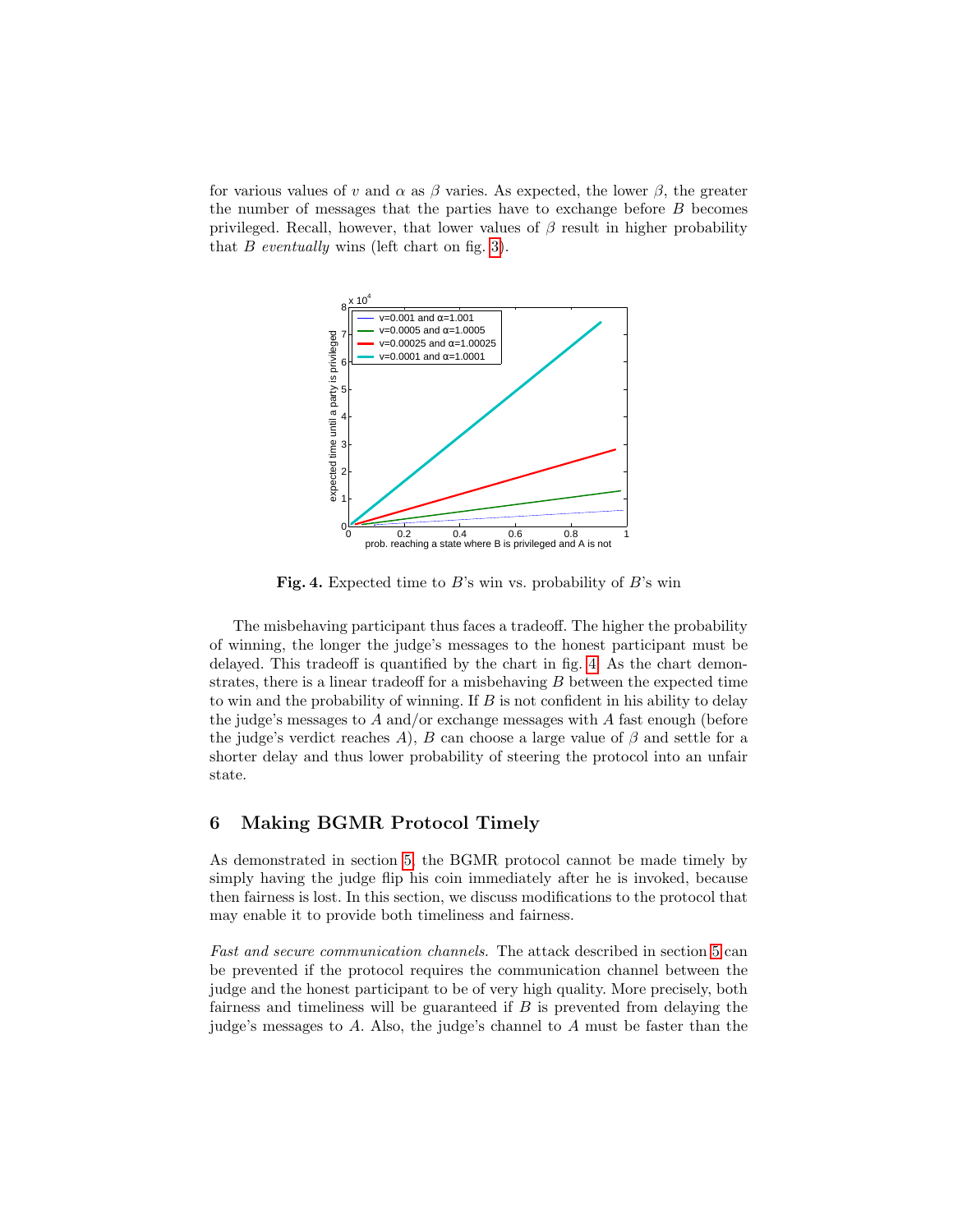channel between  $A$  and  $B$ . This ensures that  $A$  will be notified of the judge's verdict immediately after the judge flips his coin and will stop communicating with B.

While a high-quality channel *from*  $A$  to the judge might be feasible, it is significantly more difficult to ensure that the channel from the judge to  $A$  is faster than the channel between  $A$  and  $B$ . The judge is necessarily part of the infrastructure in which the protocol operates, servicing multiple instances of the protocol at the same time. Therefore, it is reasonable to presume that the judge is always available and responsive. On the other hand, A is simply one of many participants using the protocol, may not be easy to locate on a short notice, may not be expecting a message from the judge before the cutoff date  $D$ , etc. On a public network, it is usually much easier for a user to contact the authorities than for the authorities to locate and contact the user.

Judge with unbounded memory. The attack also succeeds because the judge does not remember his past verdicts, only the value of his coin flip  $\rho_C$ . If the judge is made to remember his first verdict, and simply repeat it in response to all subsequent invocations regarding the same contract, the attack will be prevented. Note, however, that such a judge will require unbounded memory, because, unlike  $\rho_C$ , the value of the first verdict cannot be reconstructed from subsequent evidence using a pseudo-random function. Therefore, the judge will need to store the verdict he made for every instance of the protocol he has ever been asked to resolve in case he is invoked again regarding the same instance.

A possible optimization of this approach is to expunge all verdicts regarding a particular contract from the judge's memory once the cutoff date for that contract has passed. This introduces additional complications, however, since participants are permitted to ask the judge for a verdict even after the cutoff date. If the verdict in this case is constructed from  $\rho_C$  and the newly presented evidence, it may be inconsistent with the verdicts the judge previously announced regarding the same contract. To avoid this, the old verdicts must be stored forever and the judge's memory must be infinite, regardless of the quality of the communication channels between the parties and the judge.

Signed messages to the judge. If all invocations of the judge are signed by the requesting party, and that signature is included in the judge's verdict, then A will be able to prove  $B$ 's misbehaviour (that  $B$  invoked the judge more than once) when all of the judge's verdicts finally reach him after having been delayed by B. If invoking the judge more than once is construed as a violation, however, the protocol might be problematic for an honest  $B$  in case there is a genuine delay on the channel between  $A$  and  $B$ . Such a delay may cause an honest  $B$  to time out, invoke the judge, and then, after  $A$ 's message with a new probability value finally arrives, invoke the judge again, which would be interpreted as an attempt to cheat.

Combining fairness with timeliness seems inherently difficult in the case of probabilistic contract signing. The approaches outlined above demand either extremely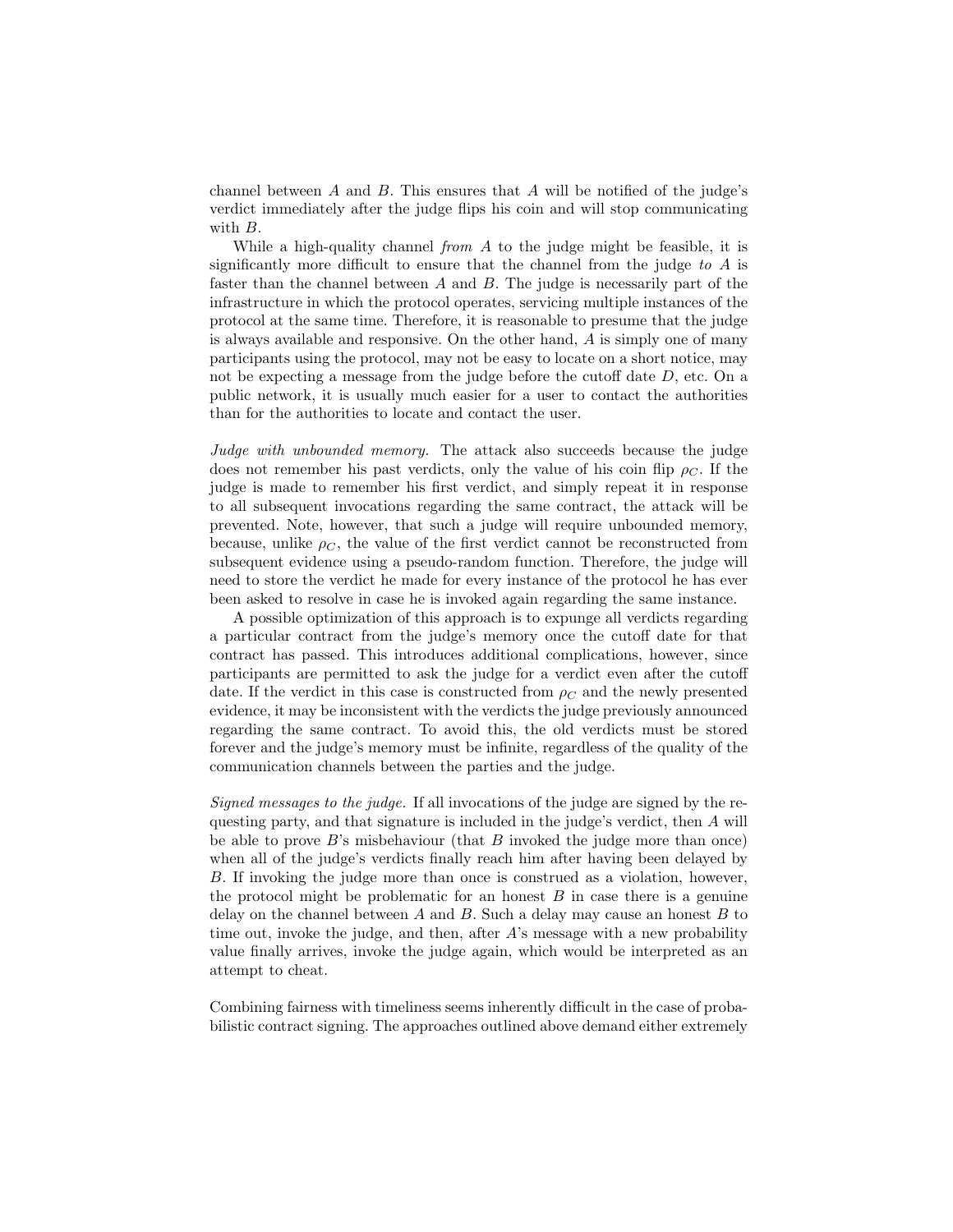stringent requirements on the communication channels, which would limit applicability of the protocol, or introduction of the additional "rules of evidence" that define what is and what is not a violation. Such rules are not included in the protocol specification [\[6\]](#page-14-2) and would have to be designed from scratch. Designing an appropriate set of rules appears difficult, as they should accommodate legitimate scenarios (a participant should be permitted to request a verdict from the judge more than once, because the judge's messages might have been lost or corrupted in transmission), while preventing a malicious party from repeatedly contacting the judge until the desired verdict is obtained.

## 7 Conclusions

We presented a case study, demonstrating how formal analysis techniques can be used to verify properties of probabilistic security protocols. We analysed a timely variant of the probabilistic contract signing of Ben-Or, Goldreich, Micali, and Rivest using PRISM, a probabilistic model checker, and showed that there exists an attack strategy for a misbehaving participant that brings the protocol into an unfair state with arbitrarily high probability. We also quantified the attacker's tradeoff between the probability of winning and the need to delay messages from the judge to the honest participant. Designing a probabilistic contract signing protocol that is both timely and fair is a challenging task. Our case study, in addition to demonstrating feasibility of probabilistic model checking as an analysis technique for security protocols, is a step in this direction.

### References

- <span id="page-14-3"></span>1. A. Aldini and R. Gorrieri. Security analysis of a probabilistic non-repudiation protocol. In Proc. PAPM/PROBMIV'02, volume 2399 of LNCS, pages 17–36. Springer-Verlag, 2002.
- <span id="page-14-5"></span>2. R. Alur and T. Henzinger. Reactive modules. Formal Methods in System Design, 15:7–48, 1999.
- <span id="page-14-7"></span>3. N. Asokan, M. Schunter, and M. Waidner. Optimistic protocols for fair exchange. In Proc. 4th ACM Conference on Computer and Communications Security, pages 7–17, 1997.
- <span id="page-14-0"></span>4. N. Asokan, V. Shoup, and M. Waidner. Optimistic fair exchange of digital signatures. IEEE Selected Areas in Communications, 18(4):593–610, 2000.
- <span id="page-14-6"></span>5. C. Baier and M. Kwiatkowska. Model checking for a probabilistic branching time logic with fairness. Distributed Computing, 11(3):125–155, 1998.
- <span id="page-14-2"></span>6. M. Ben-Or, O. Goldreich, S. Micali, and R. Rivest. A fair protocol for signing contracts. IEEE Transactions on Information Theory, 36(1):40–46, 1990.
- <span id="page-14-4"></span>7. A. Bianco and L. de Alfaro. Model checking of probabilistic and nondeterministic systems. In Proc. Foundations of Software Technology and Theoretical Computer Science, volume 1026 of LNCS, pages 499–513. Springer-Verlag, 1995.
- <span id="page-14-1"></span>8. D. Boneh and M. Naor. Timed commitments. In Proc. CRYPTO'00, volume 1880 of LNCS, pages 236–254. Springer-Verlag, 2000.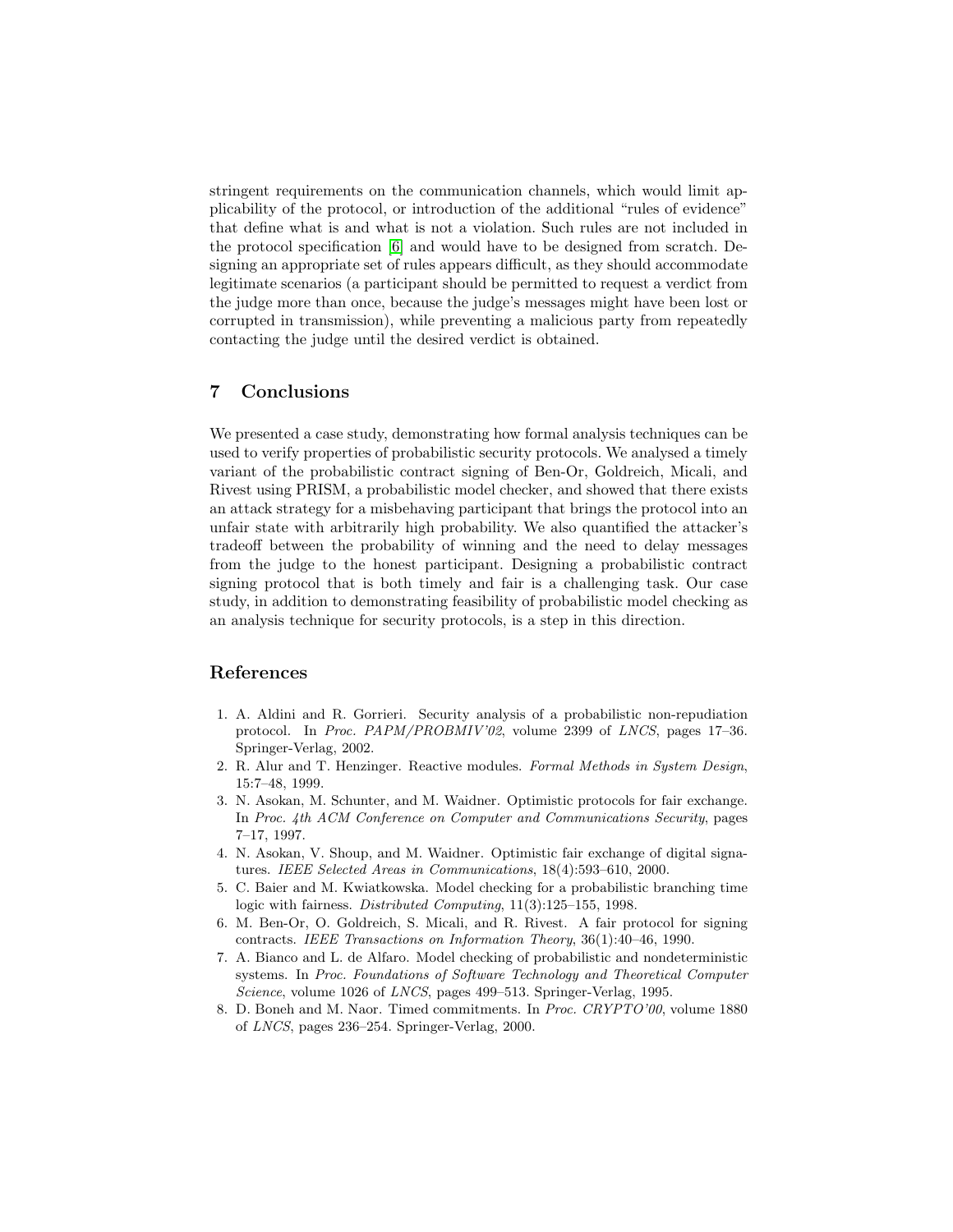- <span id="page-15-8"></span>9. L. Buttyán and J.-P. Hubaux. Toward a formal model of fair exchange  $-$  a game theoretic approach. Technical Report SSC/1999/39, Swiss Federal Institute of Technology (EPFL), Lausanne, Switzerland, 1999.
- <span id="page-15-10"></span>10. L. Buttyán, J.-P. Hubaux, and S. Capkun. A formal analysis of Syverson's rational exchange protocol. In Proc. 15th IEEE Computer Security Foundations Workshop, pages 193–205, 2002.
- <span id="page-15-9"></span>11. R. Chadha, M. Kanovich, and A. Scedrov. Inductive methods and contract-signing protocols. In Proc. 8th ACM Conference on Computer and Communications Security, pages 176–185, 2001.
- <span id="page-15-3"></span>12. I. Damgård. Practical and provably secure release of a secret and exchange of signatures. J. Cryptology, 8(4):201–222, 1995.
- <span id="page-15-15"></span>13. C. Derman. Finite-State Markovian Decision Processes. New York: Academic Press, 1970.
- <span id="page-15-21"></span>14. D. Dolev and A. Yao. On the security of public key protocols. IEEE Transactions on Information Theory, 29(2):198–208, 1983.
- <span id="page-15-1"></span>15. S. Even. A protocol for signing contracts. Technical Report 231, Computer Science Dept., Technion, Israel, 1982.
- <span id="page-15-2"></span>16. S. Even, O. Goldreich, and A. Lempel. A randomized protocol for signing contracts.  $Communications of the ACM, 28(6): 637-647, 1985.$
- <span id="page-15-0"></span>17. S. Even and Y. Yacobi. Relations among public key signature schemes. Technical Report 175, Computer Science Dept., Technion, Israel, 1980.
- <span id="page-15-4"></span>18. J. Garay, M. Jakobsson, and P. MacKenzie. Abuse-free optimistic contract signing. In Proc. CRYPTO'99, volume 1666 of LNCS, pages 449–466. Springer-Verlag, 1999.
- <span id="page-15-20"></span>19. O. Goldreich, S. Goldwasser, and S. Micali. How to construct random functions. J. ACM, 33(4):792–807, 1986.
- <span id="page-15-12"></span>20. J. Gray. Toward a mathematical foundation for information flow security. J. Computer Security, 1(3):255–294, 1992.
- <span id="page-15-16"></span>21. H. Hansson and B. Jonsson. A logic for reasoning about time and probability. Formal Aspects of Computing, 6(5):512–535, 1994.
- <span id="page-15-6"></span>22. S. Kremer and J.-F. Raskin. A game-based verification of non-repudiation and fair exchange protocols. In Proc. CONCUR'01, volume 2154 of LNCS, pages 551–565. Springer-Verlag, 2001.
- <span id="page-15-7"></span>23. S. Kremer and J.-F. Raskin. Game analysis of abuse-free contract signing. In Proc. 15th IEEE Computer Security Foundations Workshop, pages 206–220, 2002.
- <span id="page-15-17"></span>24. M. Kwiatkowska, G. Norman, and D. Parker. PRISM: Probabilistic symbolic model checker. In Proc. TOOLS'02, volume 2324 of LNCS, pages 200–204. Springer-Verlag, 2002.
- <span id="page-15-14"></span>25. P. Lincoln, J. Mitchell, M. Mitchell, and A. Scedrov. Probabilistic polynomial-time equivalence and security analysis. In Proc. World Congress on Formal Methods, volume 1708 of LNCS, pages 776–793. Springer-Verlag, 1999.
- <span id="page-15-11"></span>26. O. Markowitch and Y. Roggeman. Probabilistic non-repudiation without trusted third party. In Proc. 2nd Conference on Security in Communication Networks, 1999.
- <span id="page-15-19"></span>27. S. Micali. Certified e-mail with invisible post offices. Presented at RSA Security Conference, 1997.
- <span id="page-15-18"></span>28. PRISM web page. http://www.cs.bham.ac.uk/˜dxp/prism/.
- <span id="page-15-5"></span>29. V. Shmatikov and J. Mitchell. Finite-state analysis of two contract signing protocols. Theoretical Computer Science, 283(2):419–450, 2002.
- <span id="page-15-13"></span>30. P. Syverson and J. Gray. The epistemic representation of information flow security in probabilistic systems. In Proc. 8th IEEE Computer Security Foundations Workshop, pages 152–166, 1995.